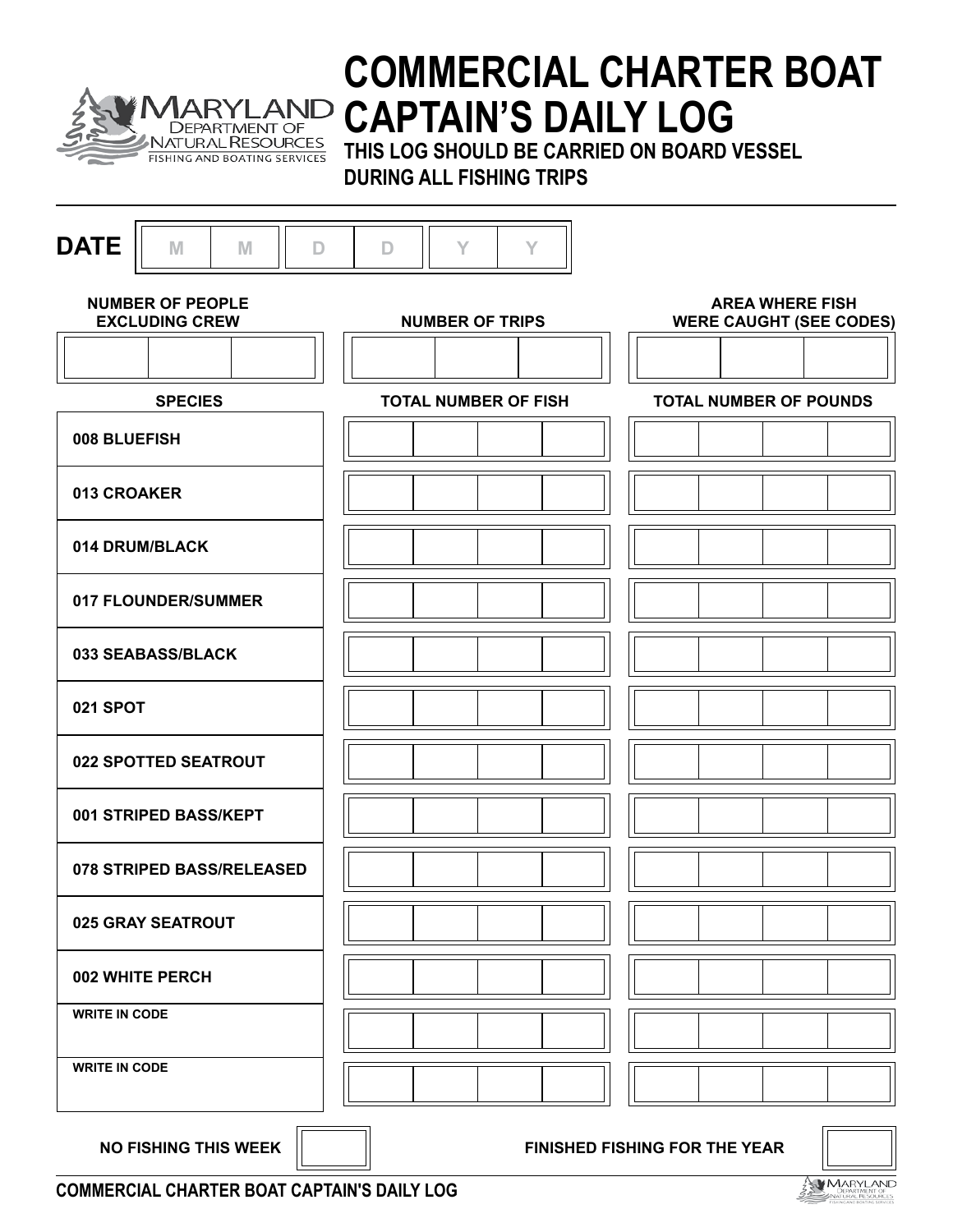

- ALBACORE 081 AMBERJACKS BASS- LARGEMOUTH BASS-SMALLMOUTH BLACK SEABASS 074 BLOWFISH BLUEFISH BLUE MARLIN BONITO 084 BULLHEAD CARP CATFISH (Channel, White, Blue) COBIA CROAKER (Hardhead) DOLPHIN - FISH DRUM - BLACK 015 DRUM - RED (Redfish) FLOUNDER - SUMMER (Fluke, Left Eye) GRAY SEATROUT JACK CREVALLE LING (Hake) MACKEREL - ATLANTIC MACKEREL - KING MACKEREL - SPANISH NO FISHING PICKEREL PIKE - NORTHERN PORGY RAINBOW TROUT SHAD SHAD - HICKORY SHARK - DOGFISH, SMOOTH SHARK - DOGFISH, SPINEY SHARK - MAKO SHARK (Other) **SPECIES CODES**
	- 066 SKATE (Cownose Ray) SPOT
	- 022 SPOTTED SEATROUT
	- Striped Bass kept
	- striped bass released
	- 027 STURGEON
	-
	- 111 SUNFISH (Bluegill)
	- SWORDFISH
	- TAUTOG
	- TILEFISH
	- TOADFISH
	- TUNA SKIPJACK
	- WAHOO
	- WHITE MARLIN
	- WHITE PERCH
	- 040 WHITING (Kingfish)
	- YELLOW PERCH

EEL